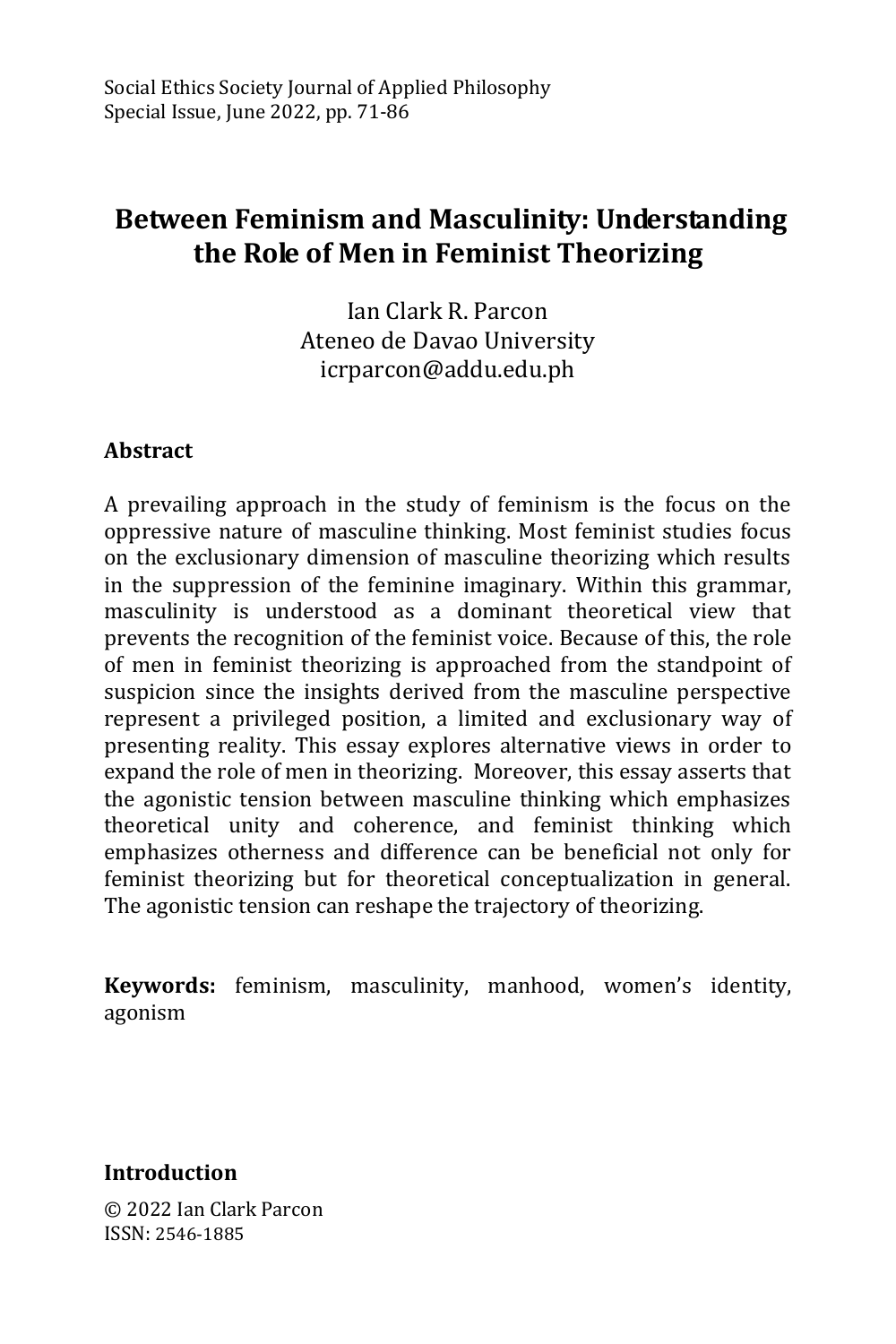-

The struggle of women for recognition is almost antithetical to the concept of masculinity. The masculine perspective is considered responsible for the exclusion of the feminist voice in the philosophical and theoretical domain. It is due to this that the feminist struggle is unable to consider the role of men and masculine thinking other than its privileging of universal ideals that leads to objectification and exclusion. Any inclusion of men or masculine perspective in feminist discourse is always a suspect in that there is the assumption that the discussion will be hostage by masculine thinking where the discourse will be framed in the perspective of men.

The tendency of masculine thinking to dominate the discursive field is represented in a position that is referred to as masculinism. It is a view opposite feminism and is characterized by "pervasive patriarchal ideologies of masculine cultural dominance."<sup>1</sup> Masculinism normalizes male domination which results to various forms of oppression and exploitation particularly of women.<sup>2</sup> Through such dominance, women in particular loses power and consequently their rightful place within the discursive arena.

The predominance of masculinism, thus, rendered masculine thinking always antithetical to feminism. The constant threat of masculinism has defined the feminist struggle as one that puts into constant scrutiny the perspectives that prevent women's realization of their identity. The critical feminist approach challenges masculinism's myopic representation of reality. By doing so, it prevents masculine thinking from dominating the theoretical discourse to avoid the problem of women considered as either a non participant or one that is given secondary importance.

However, the suspicion directed toward the masculine perspective has created an unproductive relationship between masculinism and feminism where masculine thinking is exclusively associated with the suppression of the feminist voice. It creates a gap that renders masculinity and feminism in constant antagonistic

<sup>1</sup> A.L. Bain and C. Arun-Pina, "Maculinism" in [International Encyclopedia of](https://www.sciencedirect.com/referencework/9780081022962/international-encyclopedia-of-human-geography)  [Human Geography \(Second Edition\),](https://www.sciencedirect.com/referencework/9780081022962/international-encyclopedia-of-human-geography) 2020.

https://www.sciencedirect.com/topics/social-sciences/masculinism.

<sup>2</sup> Catherine J. Nash, "Patriarchy," in [International Encyclopedia of Human](https://www.sciencedirect.com/referencework/9780081022962/international-encyclopedia-of-human-geography)  [Geography \(Second Edition\),](https://www.sciencedirect.com/referencework/9780081022962/international-encyclopedia-of-human-geography) 2020. https://www.sciencedirect.com/topics/socialsciences/masculinism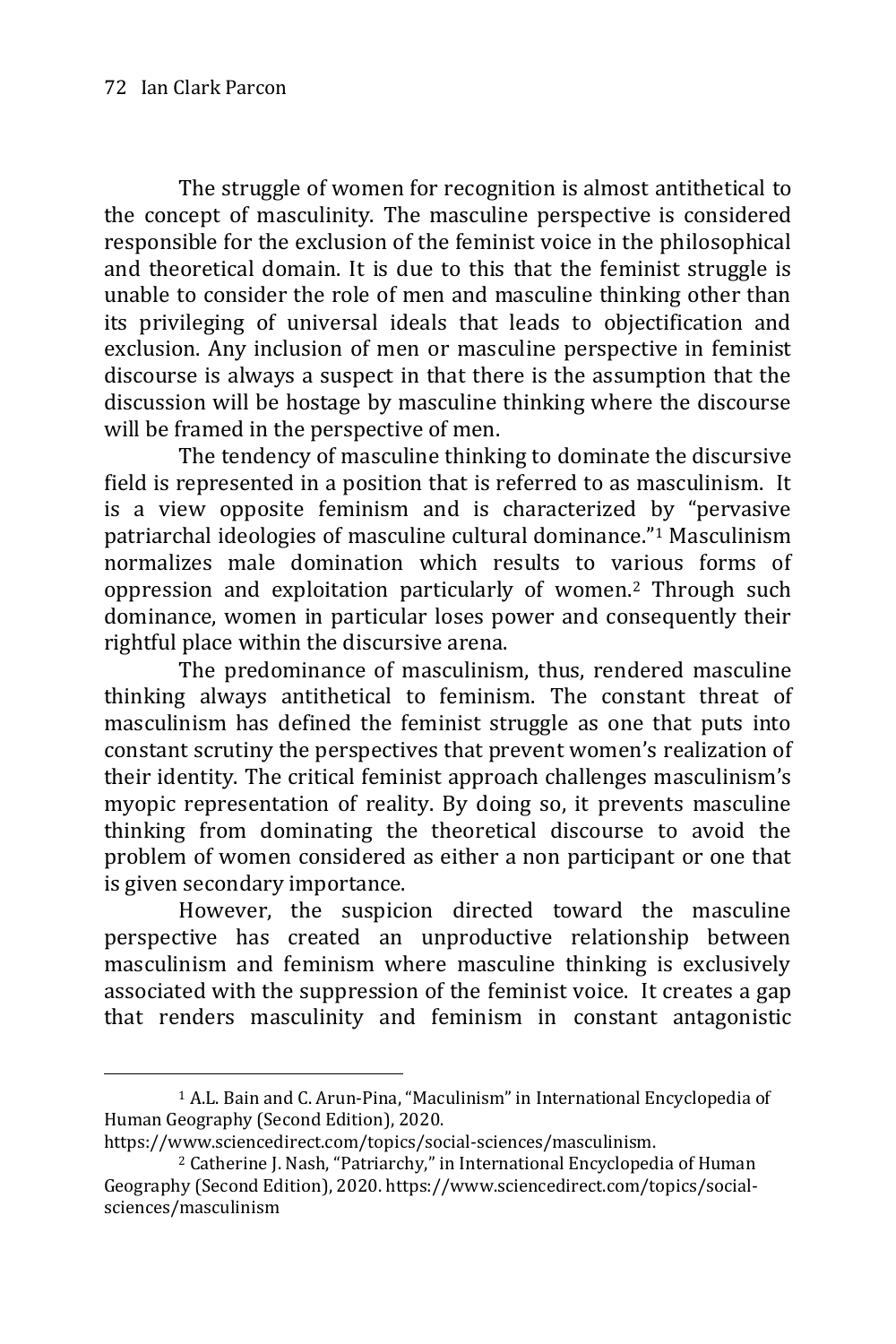tension. By defining the gap as unbridgeable, the antagonism has forestalled the important contribution of each framework to the overall theoretical trajectory.

It is within the problematic relation located in the theoretical discourse that this study was undertaken to explore a productive approach to understanding the relationship between feminism and masculinity. This essay will pursue the thesis that there is more to the antagonistic relationship between feminism and masculinity. By transforming the relation to one of agonism, masculinity and feminism can be seen as both contributing to the theoretical trajectory of their respective frameworks but in a productive tension that ensures the element of mutual correction.

The main claim of this study will be developed in three stages. The first part will show the conventional way of understanding masculinity which equates it with masculinism. This view is characterized with the suppression of the feminine voice. By moving away from the monopoly of masculine thinking, the element of the feminine can be recovered and the identity of women reclaimed. The next part will show that the rise of feminism has contributed to a rethinking of masculinity. There is also a counter effect on how masculinity is reshaped in the light of the feminist challenge. The reshaping rescues the masculine perspective from the limitations of masculinism and focuses more on deeply understanding the characteristics that should define manhood. The third part will show that the agonistic tension between masculinity and feminism can provide a productive approach to theorizing. This agonistic tension will illustrate that masculinity and feminism provide a mutual correction to the limitations of each other's theoretical views and ensure a holistic and expansive approach to theorizing.

## **Feminism as Shaping Women's Identity**

The earlier version of feminism is primarily focused on the task of reclaiming women's identity. This undertaking which is geared towards the recovery of the feminine is a reaction to what is observed as the dominance of masculine thinking. The monopoly is subtle since it is masked in the assertion for equality where it is claimed that the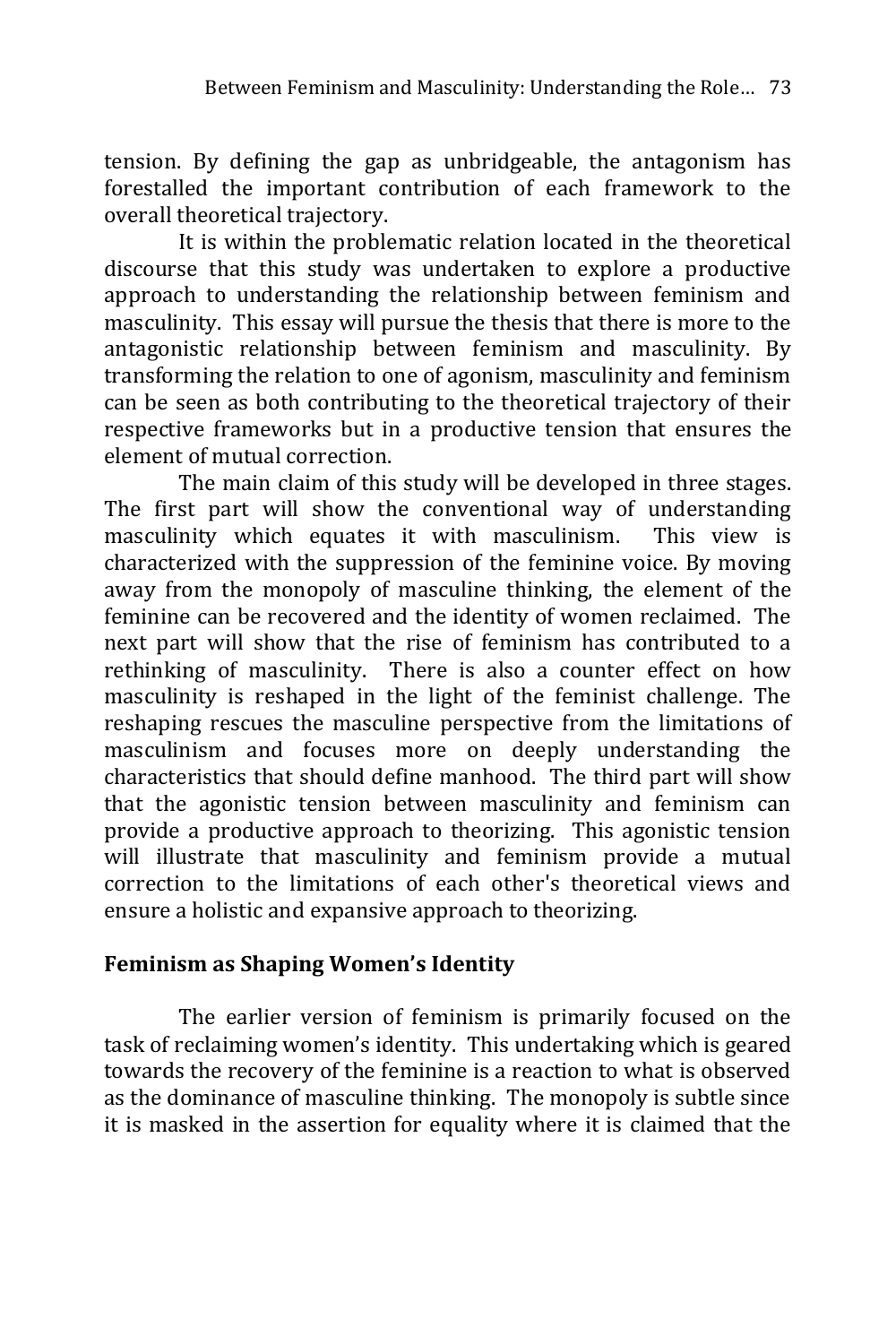-

problem presented by women is a non-issue. In an ideal setting, men and women are treated as equals.<sup>3</sup>

Luce Irigaray, however, observed that in the theoretical formulations of equality, the reference point is always masculine. She refers to this persistent reference to the masculine as reflective of the Phallocentric Order. This means that as revealed in various discourses primarily in the psychoanalytic domain, the reference point is the phallus or the male organ. The phallocentric view is typified by Sigmund Freud (1856-1939) when he characterized women's identity through his understanding of femininity. For him, femininity is premised on penis envy. Irigaray quotes Freud:

> So we must admit that THE LITTLE GIRL IS THEREFORE A LITTLE MAN. A little man who will suffer a more painful and complicated evolution than a little boy in order to become a normal woman! A little man with a smaller penis. A disadvantaged little man. A little man whose libido will suffer greater repression, and yet whose faculty for sublimating instincts becomes weaker. Whose needs are less catered to by nature and who will yet have a lesser share of culture. A more narcissistic little man because of the mediocrity of her genital organs (?). More modest because ashamed of that unfavorable comparison. More envious and jealous because less well endowed. Unattracted to the social interest shared by men. A little man who would not have any other desire than to be, or remain, a man.<sup>4</sup>

Irigaray also observes that this phallocentric view is not just limited to the domain of psychoanalysis but the representation of reality in various discourses as well. It takes the form of logocentric thinking that privileges the abstract and transcendental. Phallocentric

<sup>3</sup> The stress on equality is a main characteristic of the proposal from liberal feminism represented in the works of John Stuart Mill (1806-1873) and Mary Wollstonecraft (1759-1797). For a summary discussion see Rosemarie Tong, *Feminist Thought A More Comprehensive Introduction*, 4th Edition (Charlotte: Westview Press, 2014) pp. 11-49.

<sup>4</sup> Luce Irigaray, *Speculum of the Other Women*, Translated by Gillian Gill (New York: Cornell University Press, 1985), 25.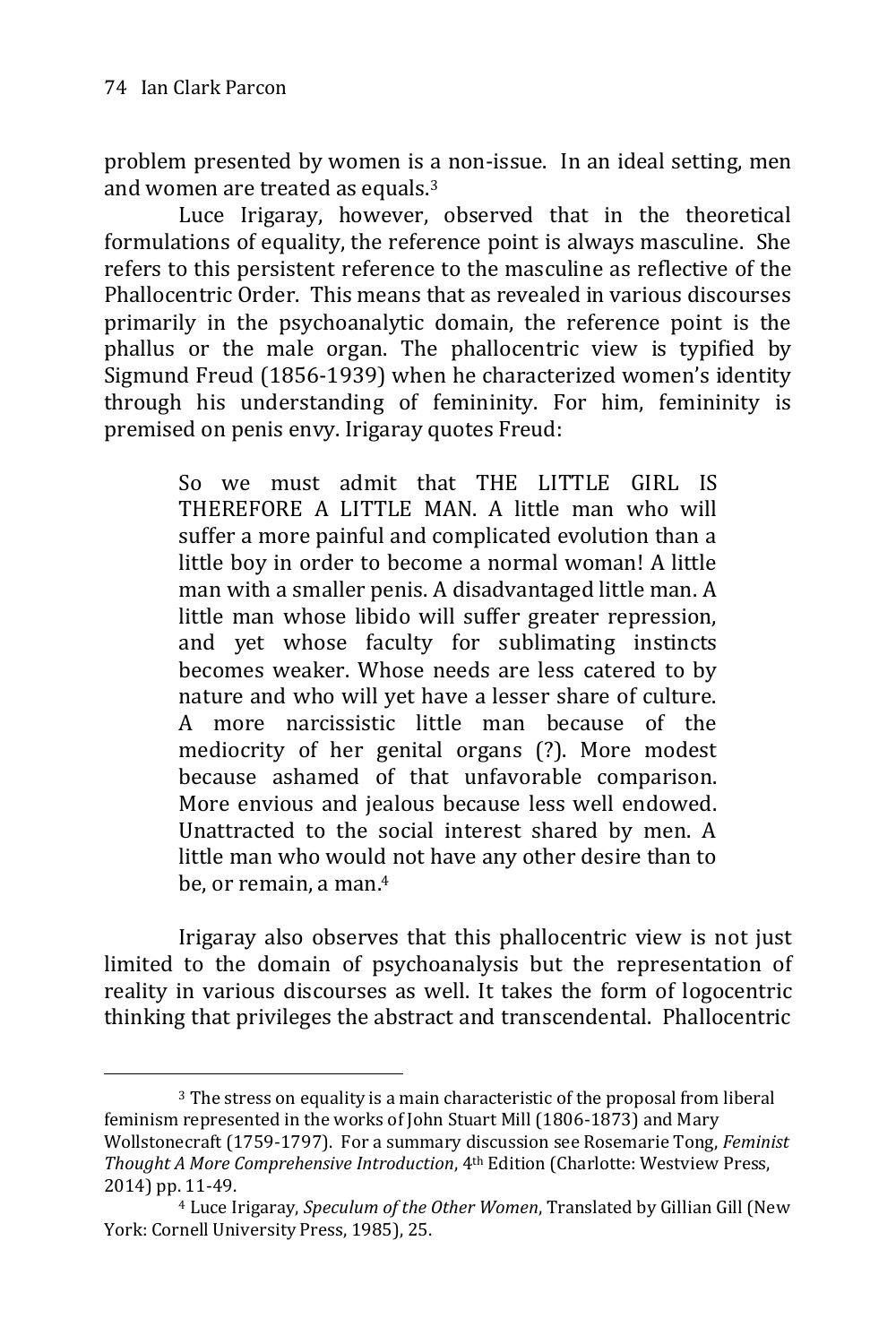thinking is, thus, represented in scientific thinking with an emphasis on absolute and objective truth. This notion of truth however is designed in such a way that it erases the important role of intuitions.<sup>5</sup> As Irigaray would invoke the epistemologist of science's claim that "our subjective experiences or our personal opinions can never be used to justify statements."<sup>6</sup> This generally means that masculine discourse excludes women's representation of reality based on the specificity of their experience.

Since there is an exclusion or erasure of women's perspective, male representation renders an incomplete grasp of reality. While masculine thinking has tended toward the search for objective knowledge and absolute truth, its representation of reality fails to account for the other dimensions, such as the material, the fluid, the different, and the relational. The problem is magnified because the masculine perspective does not only render a one-sided view but also assumes that it is the ultimate view of reality.<sup>7</sup>

Given the myopic framework characterized by masculine thinking, Irigaray argues for a reading of reality based on sexual difference. The idea of sexual difference would allow the recognition of a reality that is not simply based on the collective history of the male subject where women are being treated as inferior or secondary. In presenting reality based on sexual difference, there is a critical analysis of male dominance and an acknowledgment that women's identity can be independent of male perspective. In the recovery of women's identity, the dimensions such as materiality, passion, relationality, and common bond among women should also be valued.<sup>8</sup>

The feminist view forwarded by Irigaray is representative of a perspective that is premised on the treatment of masculinity or masculine thinking as an anti-thesis that needs to be overcome. This also means that the masculine project is always suspect as there is an inherent tendency to direct the discursive goal to favor the interest of men or to privilege masculine representation. This tendency has a

<sup>5</sup> Luce Irigaray, *An Ethics of Sexual Difference*, Translated by Gillian Gill (New York: Cornell University Press, 1993), 121.

<sup>6</sup> Ibid., 122-124.

<sup>7</sup> Ian Clark Parcon, "Irigaray's Ethics of Sexual Difference: The Parousia of Femininity" in *Being Human: Selected Essays on the Philosophy of the Human Person,* Edited by R. Maboloc, I. Parcon, & R. Pilapil, pp. 100-110 (Davao City: Ateneo de Davao Univesity Research and Publication, 2004), 104-105.

<sup>8</sup> Parcon, 106-110.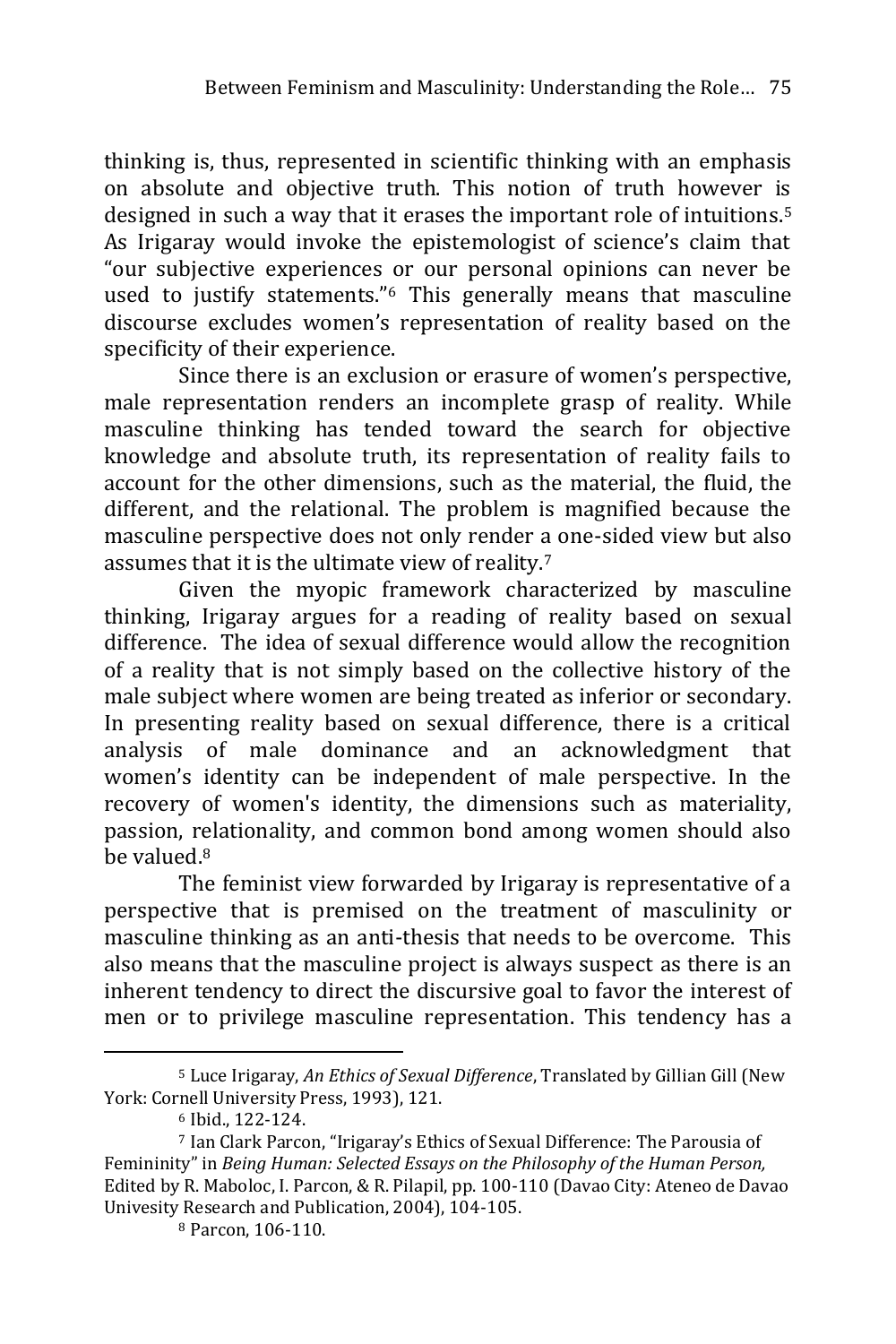general character of othering which is to treat women and the feminine as inferior to men and masculinity, or as something that is subsumed into the masculine perspective. It is for this reason that Stephen Heath makes a distinctive claim that "Men's relation to feminism is an impossible one."<sup>9</sup> This reflection is contained in his discussion of male feminism.10 For Heath, the project of male feminism involves men's engagement with feminism which always include "male positioning." <sup>11</sup> What this refers to is that when men engages in projects related to feminism, they always carry a theoretical baggage which include their patriarchal biases where women are treated as objects to be studied and therefore to be controlled.<sup>12</sup> Given this, men's inclusion in the feminist discourse creates a precarious situation because their presence will open the possibility for men to dominate the field of discussion and render the feminist voice silent.

# **Rethinking Masculinity**

 The emphasis on equating masculinity singularly with masculinism is a limited perspective. This perspective fails to recognize the contribution of the feminist position in shaping the understanding of the masculine viewpoint. This leads to the inability to take into consideration that the rise of the feminist movement has also been instrumental in the re-shaping of the understanding of manhood and masculinity.

 Sam Keen and Robert Bly who have undertaken the project of rethinking the notion of manhood today, assert that the view of masculinity, manhood and manliness has also been affected by the current developments of the feminist movement. In re-examining the role of men in society, they have diagnosed several problems that have resulted from some misplaced and shortsighted representation of masculinity. This includes a dismissive attitude to attributes like gentleness and the capacity to care. Manliness is often associated with

<sup>9</sup> Stephen Heath, "Male Feminism," in *Men in Feminism*, Edited by Alice Jardine and Paul Smith. (London: Routledge, 1987), 1.

<sup>10</sup> Ibid., 3.

<sup>11</sup> Ibid., 10.

<sup>12</sup> Ibid., 4.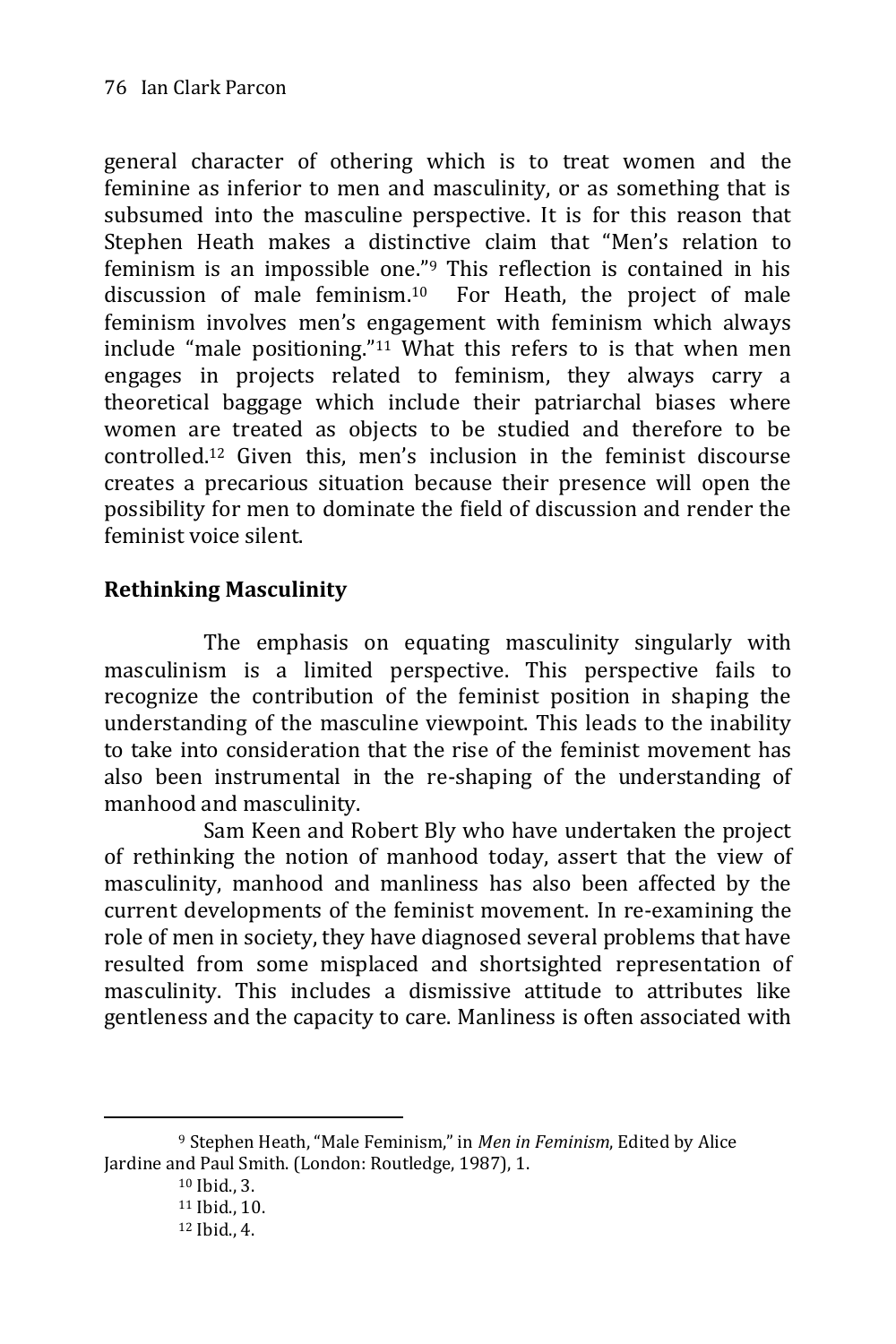being too detached to care, too insensitive, too violent, and attachment to power and authority.<sup>13</sup>

This view of manhood that Keen and Bly criticize includes many flaws associated with masculinity such as the propensity for violence, abuse of authority, and lacking of relational dimension. It is for this reason that many have lost trust in the dependability of men and masculine thinking to deal with the myriad of problems. Men are more of a problem than the source of the solution.

What Keen and Bly seek to provide is an alternative - a reenvisioned role of men. This perspective is geared towards a mature understanding of manhood. This means there should be a movement from raw force to a greater understanding of their social roles. What this requires is an internal balance that also incorporates the not-sotypical characteristics such as gentleness and compassion without fully surrendering the characteristics of authority and decisiveness. The invitation then is to see manhood in terms of harmony between fierceness and gentleness. This further means a greater emphasis on decisiveness rather than machismo. For Keen and Bly this maturation process is a movement from wildness to harmony.<sup>14</sup>

The same thrust of providing a better account of manhood is at the core of a re-reading of Plato provided by Allan Bloom. For Bloom, a key to the understanding of manhood is located in Plato's notion of courage as a virtue. The Greek word *adrea* which refers to man or manliness also means courage. This would further mean that courage is the primary virtue of manliness and such virtue best represents what manliness is.

Plato's idea of the virtue of courage is best explained in terms of the guardian or the warrior class, and the training that these groups of citizens undertake. The guardian class is defined by the virtue of courage. This virtue, however, is not isolated from other virtues such as wisdom and moderation. This means that there is a certain balance of characteristics associated with force and with gentleness. In the training of the guardian class, the harmony of the soul is emphasized. A proper understanding of the tension within the soul such as that of primitive courage or wildness is transformed towards a greater concern for the common good, the concern for the polis, and the

<sup>13</sup> Sam Keen, *Fire in the Belly: On Being a Man* (New York: Bantam Books, 1992), 3.

<sup>14</sup> Sam Keen, *Fire in the Belly,* 289-290 and Robert Bly, *Iron John: A Book About Men* (New York: Random House, Inc., 1990), 410-413.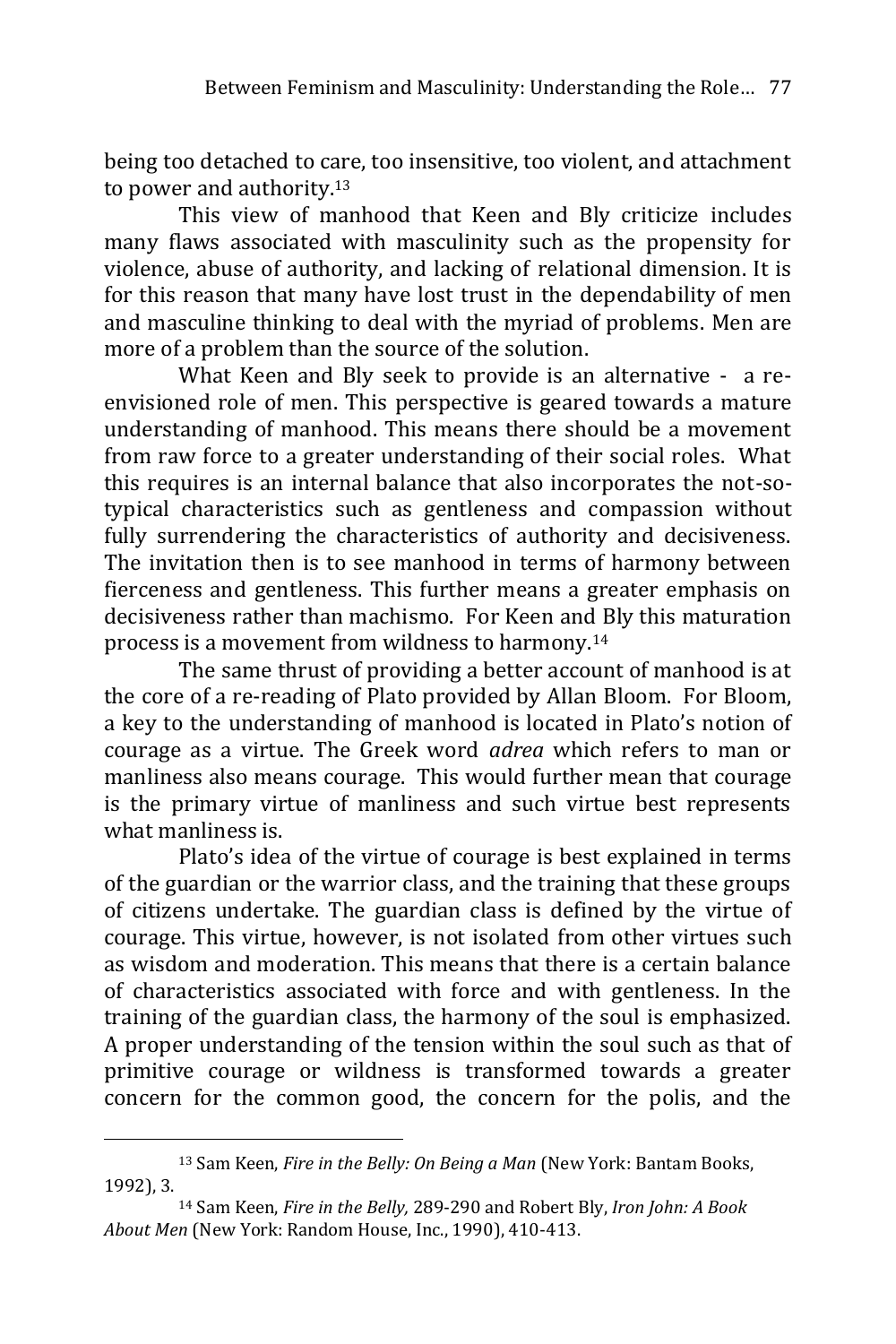movement from one's limited personal concerns to more political concerns.

This balance between force and gentleness takes a specific form where the spirited part is developed. It is the spirited part that distinguishes the guardian as a warrior class since it is described as a kind of willingness to fight, the kind of daring, and the capacity to rush to the defense of the city. The spirited part is important since it involves a particular tempering of the appetitive part by overcoming desires through the value of honor. The warrior class with the spirited trait can rise above the concerns of life (hunger, thirst, desire for sex) in their valuing of honor. The spirited part is responsible for the sense of savagery that can overcome desire but at the same time, link that lower part (desire) with the highest part (reason).15 Bloom describes the courage of the warrior class as a virtue governing and perfecting spiritedness, especially if spiritedness is coupled with reason and even appetite or desire.<sup>16</sup>

The balance between reason and appetite or desire is important because if the spirited part is not properly tempered by moderation, it can lead to excesses like violence or tyranny. Plato characterizes this balance as one that needs wisdom or guidance. Similar to the case of the city, wisdom is paralleled with the need for rulers like a ship in need of sailors. This is why the soul is also in need of wisdom to be able to direct the spirited and the appetitive part to the right direction.<sup>17</sup>

Plato emphasizes a kind of harmony of the soul or a kind of mastery over the less desirable part of the person. Plato uses the word stronger than oneself or master over oneself.18 It is this kind of harmony that provides unity in the soul similar to the unity in the city where the different classes in society's work as one in singing the same tune. This harmony should not, however, be mistaken as the merging of differences into a singular unity. In fact, Plato would emphasize that each one (the parts of the soul and the classes in society) should function according to its nature.<sup>19</sup> Thus, this harmony

<sup>15</sup> Plato, *The Republic of Plato*, 2nd edition, trans. Allan Bloom (USA: Harper Collins, 1968), 49-54.

<sup>16</sup> Allan Bloom. Interpretative Essay in *The Republic of Plato*, 2nd edition, trans. Allan Bloom (USA: Harper Collins, 1968), 351-353.

<sup>17</sup> Plato, *The Republic of Plato*, 167-183.

<sup>18</sup> Ibid., 109.

<sup>19</sup> Ibid., 123.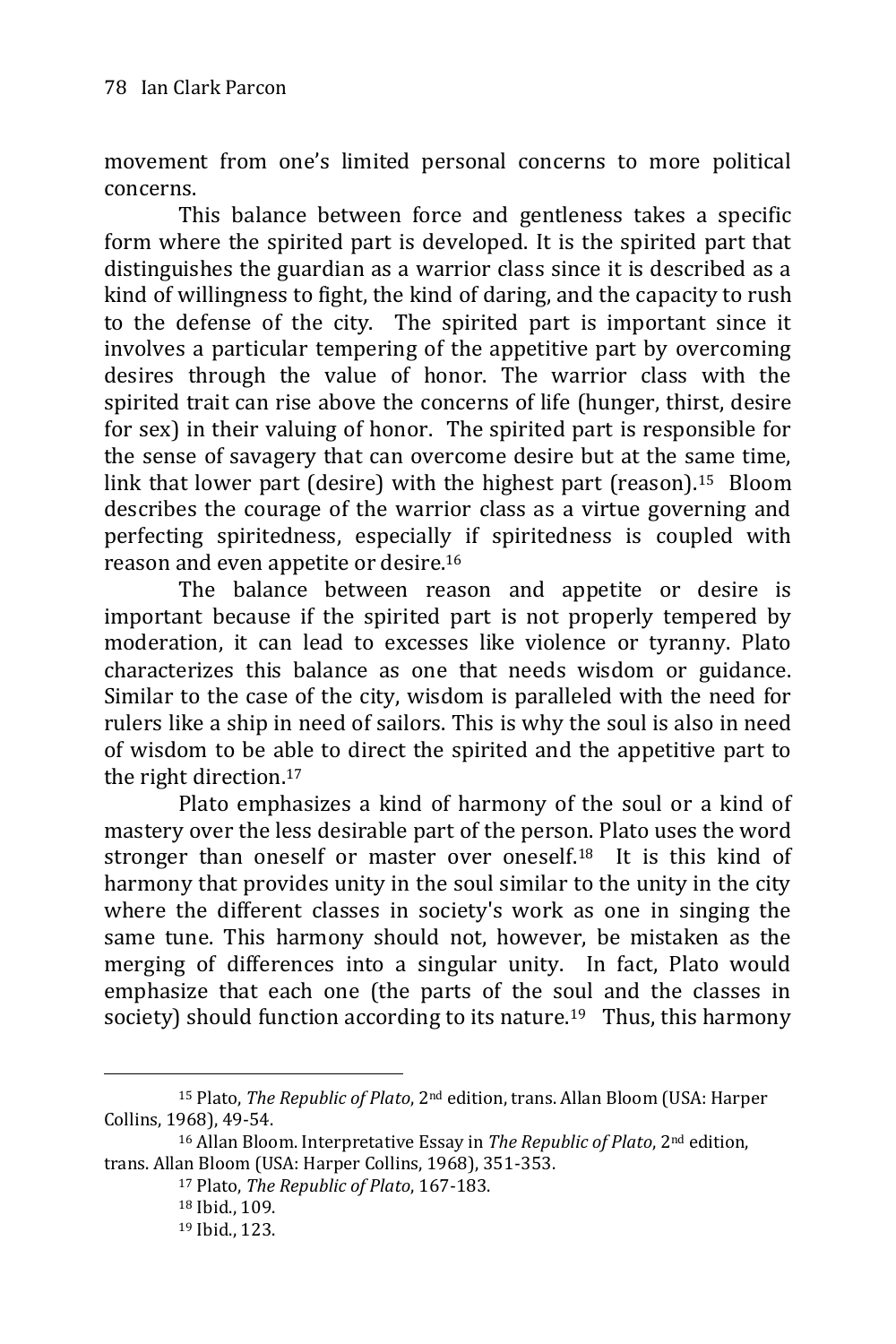is a unity that respects differences in nature and the need for each nature not to infringe on the nature or function of the other. To summarize this unity that manifests the different virtues, Plato emphasizes that a good city then must be wise, moderate, courageous, and just.<sup>20</sup>

Plato also emphasizes the importance of education in order to achieve this type of harmony. Education entails a developmental approach that involves gradual preparation of the soul for the right disposition. Education is also referred to as a kind of preservation that Plato uses to describe courage. He uses the analogy of dyed cloth wherein proper preparation through a gradual process involves the right mixture for proper absorption to happen. In other words, courage through preservation takes a slow and gradual process through education.<sup>21</sup>

This kind of education crucially involves especially in the earlier stages the training in music and gymnastics. These two crucial areas of study are important as a priority over the others (rhetoric and dialectic) since it prepares the soul for the right disposition. Both actually train the soul towards the truth. It is important to note here that part of the understanding of music involves a critique of the predominant literature of his time primarily the works of Homer.<sup>22</sup>

The education that Plato envisions is an education that softens the spirited part and hardens the philosophical part.<sup>23</sup> This is attained through training in music and gymnastics and later in dialectic. The exposure to music gives the soul grace and harmony and even cosmic harmony that tempers the spirited part. Gymnastics on the other hand does not only lead to physical development but more importantly to the hardening of one's reason that Plato would consider as often weak. Education or training is also referred to as involving a harmony of the spirited and the gentle. This harmony involves tightening and strengthening.24 It also involves the proper tension and relaxation. Gentleness is emphasized since, without gentleness, spiritedness can lead to brute force and savagery.<sup>25</sup> Bloom observes this harmony involves the proper understanding of Plato's work in The Republic,

<sup>20</sup> Ibid., 105.

<sup>21</sup> Ibid., 107-108.

<sup>22</sup> Ibid., 82-91.

<sup>23</sup> Ibid., 89-90.

<sup>24</sup> Plato, 122.

<sup>25</sup> Ibid., 90.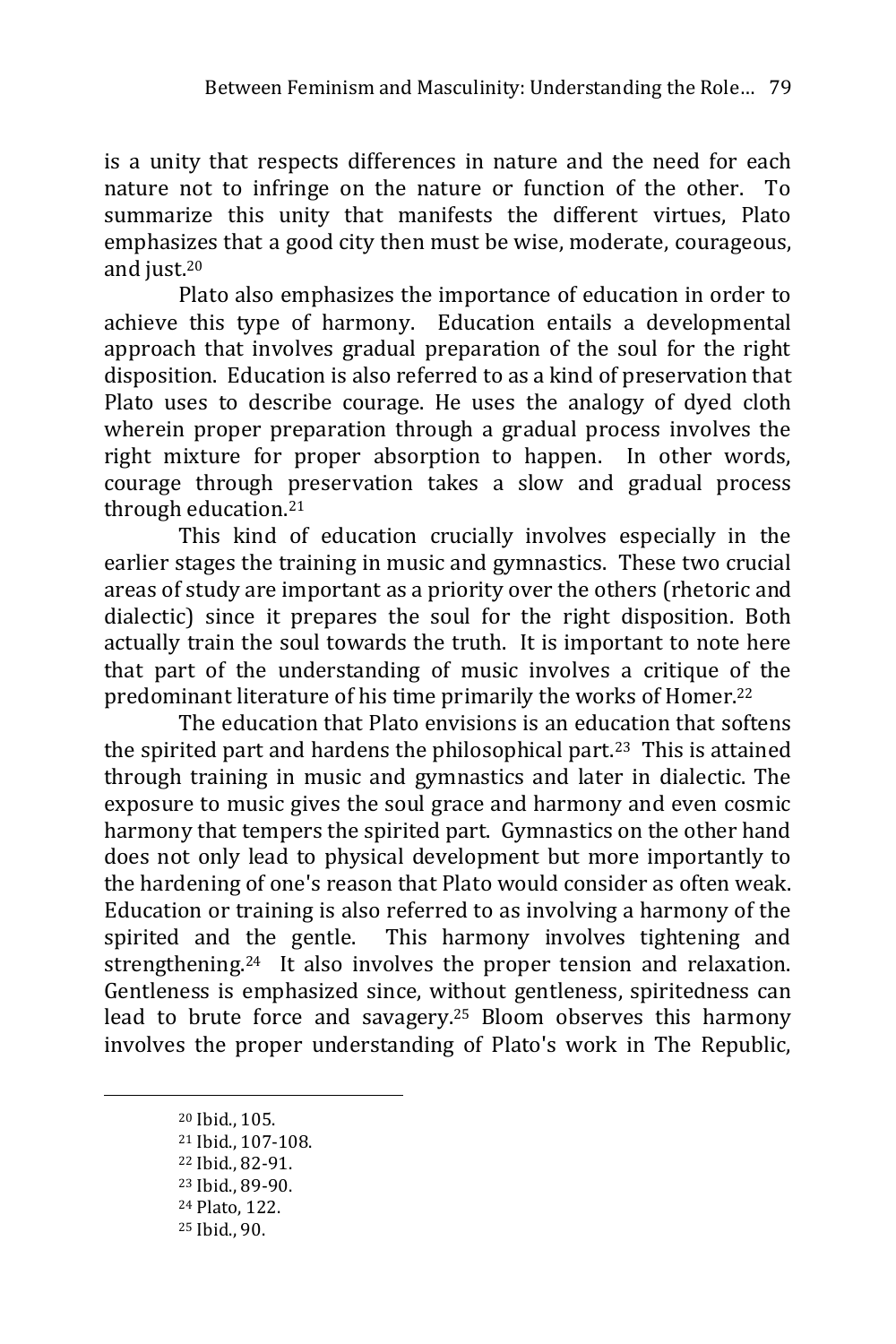that is Plato, after all, is concerned with reason but not reason alone. Education must be a mix of the rational element which tempers the wildness or harshness of the pre-philosophic and philosophical natures.26It is in this education as well where courage is transformed from the primitive courage of the warrior-guardian to the civil courage that concerns the common good. The idea of the common good as the direction of this courage is important to note. The harmony of the city is also, after all, manifested in the harmony of the soul. Thus, when Plato talks about the harmony, he talks of a model of manliness. Manliness or courage is organically connected with other virtues of moderation, wisdom, and the harmony of the three constitutes the ideal of manliness and consequently, the proper understanding of justice.

The virtue of courage that the guardian class seeks to attain is actually representative of Plato's general philosophy, which is to be understood as a way of dealing with the tension of opposites. For Plato, the different dimensions of the soul should not be subsumed into a singular perspective. There should be no collapsing of one to the other. This is the way to understand harmony that is more fluid and dynamic, rather than static. This static type of harmony is often associated with masculinity's attempt for unity and coherence.

The representation of manhood through the virtue of courage has clearly illustrated that masculinity should not be characterized only through the perspective of rigidity, abstraction, and exclusion. The harmony that courage seeks to develop in the understanding of manliness is one that respects individuality, boundaries, and tensions. It is a process that involves the development of virtue propelled by the self-reflection of men in their understanding of manhood.

The self-reflection on manhood by men and masculine theorists has therefore resulted in a decentered view of manhood<sup>27</sup>  $$ one that does not revolve around the masculine imaginary as the main reference point but one that incorporates seemingly opposing views of feminism to provide a holistic representation of what manhood should be. This is the main position of Heath in reference to male feminism. Furthermore, this decentered view also involves man's constant selfreflection with regard to their role. This view is also an invitation to embrace the tensions that challenge the self-assurance of men's position in discourse. This has been the contribution of Keen, Bly, and

<sup>26</sup> Bloom, "Preface" in The Republic of Plato, xxii.

<sup>27</sup> Heath, 24.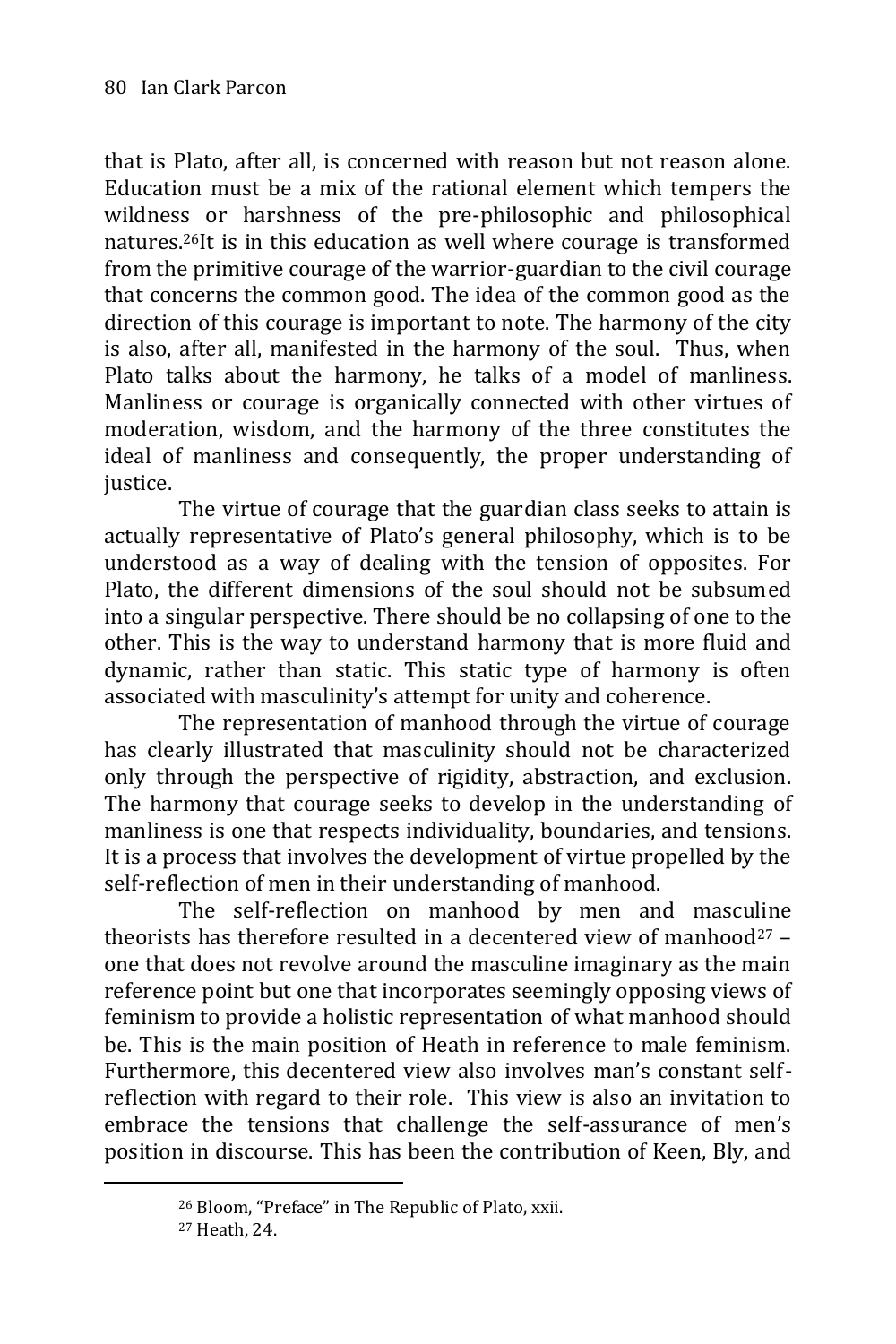Plato. They all recognize that the decentering of men involves greater thrust towards harmony, balance and therefore a broader perspective of coherence and unity.

The better account of manhood also salvages masculinity from its essentialism and therefore direct the discourse away from masculinism to the recovery of manhood. This means that the reunderstanding of manhood also rehabilitated masculinity to free it from its excessive focus on universality, rigid coherence and unity, and immovable objectivity. In this regard, masculinity can be understood also as a project of redeeming manhood from its myopic lens to expand its perspective and strive for a holistic view.

#### **Between Feminism and Masculinity<sup>28</sup>**

The tension between feminism and masculinity, therefore, is not a one-sided story. It should not only be limited to the effect of masculine theorizing on feminist discourse. It should also account for how the feminization of discourse has also contributed to the understanding of manhood and reshaped the trajectory of male theorizing. Given the need for equal consideration of these two sides of the tension, the relationship placed in agonistic relation rather than in antagonistic relation becomes an important contribution. Borrowing the insight of Chantal Mouffe, an antagonistic relationship is understood as treating the opposite framework as an enemy to be destroyed. By turning it into a relationship of agonism, the tension becomes one between two adversaries whose views might differ but their respective positions are considered legitimate.<sup>29</sup>

The tension between feminism and masculine thinking, if understood from the perspective of agonism, can be a constructive discourse since it facilitates mutual correction. This means that it enhances the underdeveloped aspects of each stance or fills in the limits of each perspective. The mutual correction is already well represented in the feminist approach to masculine thinking where it

<sup>28</sup> The proposal to understand the tension between feminism and masculinity might be construed as a position towards dualism. However, given that the study is on the role of men in feminism, the tension that results from the relation involving men and women or feminism and masculinity is inevitable. By emphasizing on the tension, the trajectory is not towards simply maintaining the dualism but ensuring that the dual perspective has flexibity while also generating productive results.

<sup>29</sup> Mouffe, *Return of the Political* (Verso: 2005), 4.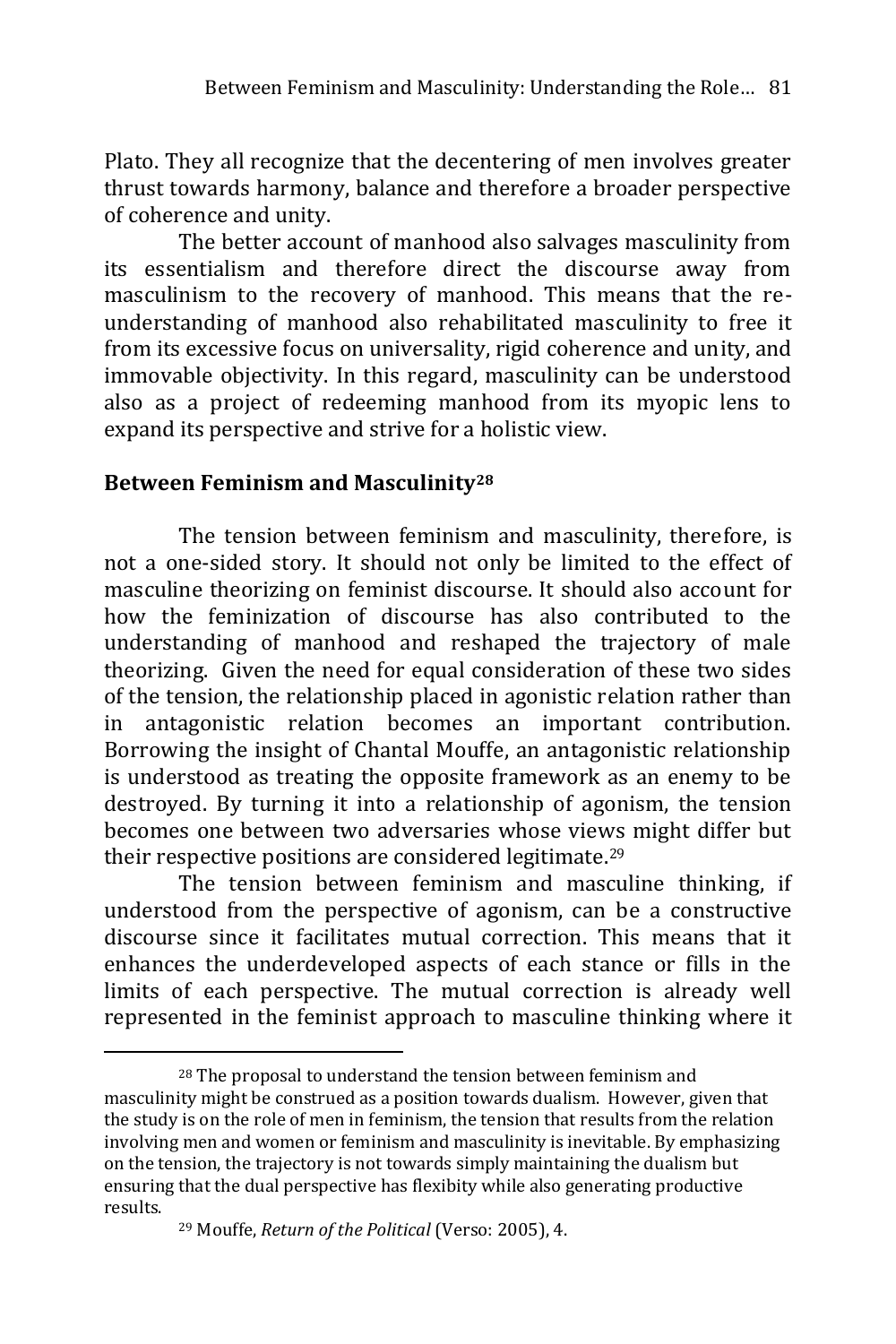renders the latter vulnerable to the excesses of universalization. Since excessive universalization can lead to problems of abstraction, objectivity, and exclusion, the role of feminism is to ensure that male forms of representation become decentered, therefore more considerate in the recognition of plurality, specificity, intuitions, and other feminine forms of representation.

The decentering of male thinking, however, should not put aside the value that is inherent in the masculine perspective. This is the importance of coherence and unity rather than objectivity and universality. The thrust of masculine thinking towards greater theoretical coherence and unity should not be surrendered albeit understood in a decentered way where men are not the center. In other words, it is a movement towards coherence and unity that does not lead to absolute and unchallenged truths.

Meanwhile, the thrust of the feminist perspective is more than just preventing the problem of othering brought about by the myopic masculine representation. This means more than considering the masculine representation as an enemy to be resisted. In its reshaped form, male theorizing is an adversary to contend with. This means the recognition of the coherence and unity that masculine thinking brings to the table but constantly challenging it from the perspective of otherness and difference. The role of feminist theorizing should still be one of constant scrutiny and interrogation. Any movement that is poised towards unity and coherence should be challenged, especially when these movements actually lead to exclusion and distorted representations of reality. This is particularly true for both masculinism and feminism as social movements. Both shared a tendency to become essentialist by either silencing or subsuming the opposing view or by preventing the recognition of plurality within its position.

Feminist theorizing should never put aside the value of coherence and unity. This means that the emphasis it assigns on otherness and difference should be towards equal recognition of how the identity of women as other and different should be shaped in contexts where it can arrive at some points of synthesis reflective of some coherence and unity without necessarily resulting in permanence and lack of flexibility. This means that the position of feminism should be one that avoids essentialism by recognizing the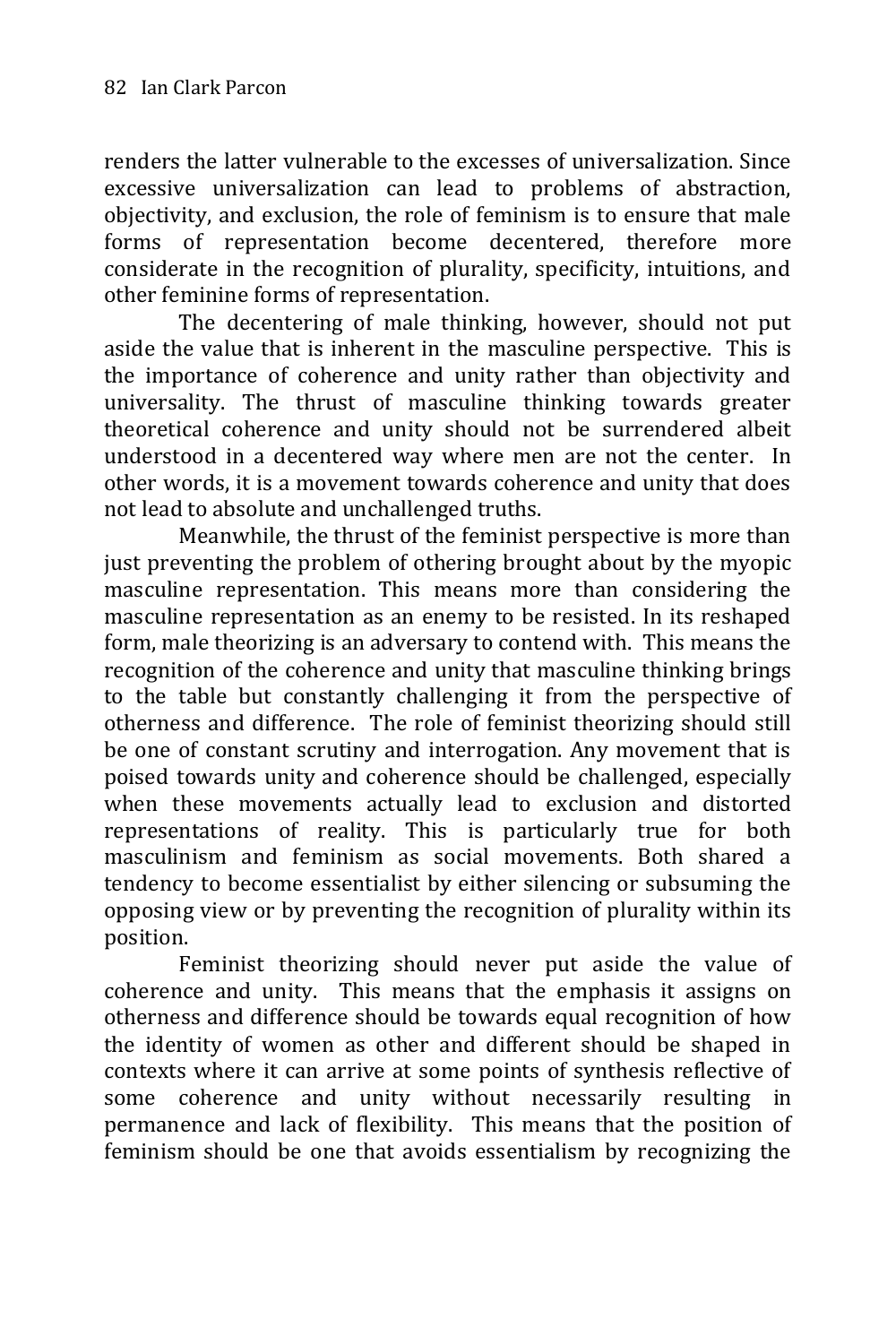position of Irigaray that Margaret Whitford (1947-2011) affirmed that feminist views and perspectives are always plural and diverse.<sup>30</sup>

Chantal Mouffe's contextualization of the agonistic tension can expound on the insight relevant to the understanding of feminism. The conventional view of feminism is caught in the trap of identity politics that seek to navigate the tension between gendered and neutral views. Mouffe provided a view of feminism that is situated within the social movement milieu. For her, instead of understanding feminism in identitarian terms, it is more constructive to view feminism in terms of its contribution to social movement politics. Such a movement should move away from defining feminism based on women as women. What she proposes is a reconstruction of identity based on identification. The identification point is defined based on social roles and anchored on social ideologies and primary of which is the experience of subordination. This understanding of feminism should put a premium on the role of power in how it shapes identity as the oppressed and provides an alternative to move out of the oppressive situation. This shared consciousness is what allows women to identify with other women and thus providing a performative role where resisting subjects are brought to the fore. It also facilitates how women can provide a venue for greater collaboration with other women.<sup>31</sup>

The tension, therefore, between feminism and masculinity has allowed the reshaping and deepening of both their respective positions. The reshaping entails that both positions have to move out of their essentialist perspective. In the part of masculinity, this means moving away from conventional self assurance of manhood towards greater recognition of their vulnerability and decentered position. For feminism, this means moving away from preoccupation with identity that fails to account for the plurality of women's voices. The deepening would mean that in each of their respective positions, the reshaped understanding of feminism and masculinity both actually seek to

<sup>30</sup> Margaret Whitford, *Luce Irigaray: Philosophy in the Feminine* (London: Routledge, 1991), 11. For an elaborate discourse on the plurality of feminism see Jennifer Curtin and Heather Devere, "Plurality of Feminism," *Political Science* 45, 1 (1993): 6-2[6 https://doi.org/10.1177/003231879304500102](https://doi.org/10.1177/003231879304500102)

<sup>31</sup> Mouffe, "Hegemony and Ideology in Gramsci," in *Chantal Mouffe: Hegemony, radical democracy, and the political*, edited by James Martin, 15-44 (London: Routledge, 2013), 53.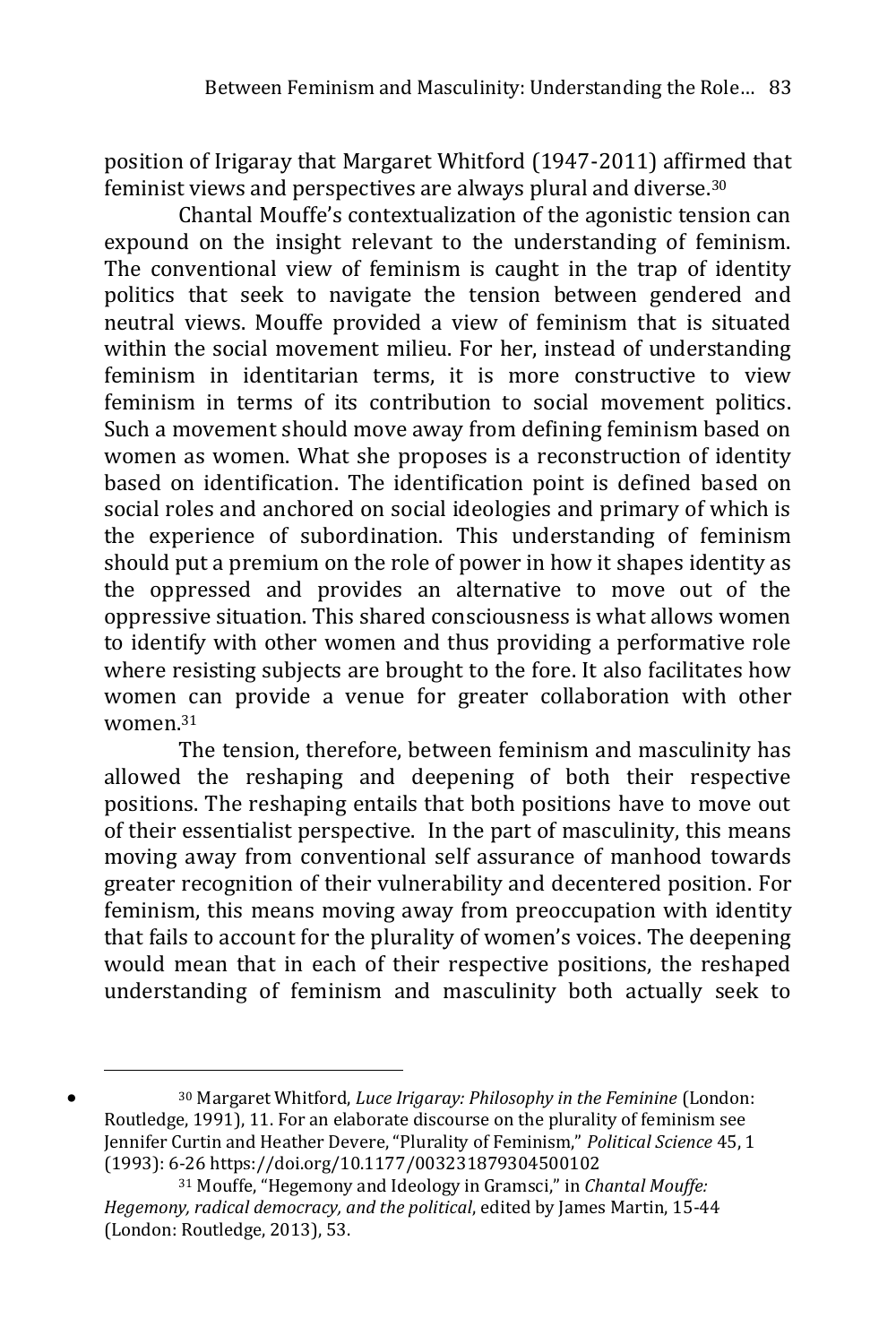combat in different ways and in different forms the faces of patriarchy and patriarchal perspective.

## **Conclusion**

The approach to feminism particularly to the understanding of feminist theorizing entails a rethinking. The long-standing emphasis on seeing masculine thinking as the enemy and therefore as something that should be shunned and resisted has some limitations. What is needed is a rethinking of the relationship between feminism and male theorizing that would contribute to the expansion of the theoretical horizon.

The essay so far has shown that the contribution of understanding feminism based on reclaiming women's identity has provided an important impetus for the feminist movement. The need to emphasize sexual difference allowed women to resist the patriarchy inherent in masculinism. It has also allowed women to reinstate their place in the discursive field. However, the thrust of feminism that focuses solely on resisting masculinism is also overshadowed by the singular insistence of treating men as an enemy rather than an adversary. This necessitates the reshaping of the understanding of the relation between men and women, of feminism and masculinity. This also entails reshaping the view of masculinity away from the theoretical self-assurance of manhood that renders only a limited view of reality. The view of manhood should be based on virtue that is holistic but at the same time one that values tensions. It is a view of manhood that is decentered.

This essay has argued that the relation between feminism and masculinity should be transformed from one of antagonism which leads to the eradication or subsumption of the other to one of agonism where the opposing framework is seen as equal adversary. This is a productive approach since it renders the two frameworks legitimate albeit in an agonistic tension that prevents the dominance of one over the other.

This rethinking provides a recognition of both the values of feminine thinking geared towards difference, plurality, and masculine thinking geared towards coherence and unity. Neither one should be privileged. Instead, it should be seen as a constant tension where the opposing views continuously correct each other and enhance the opposition of the other views. Only through this can an expansive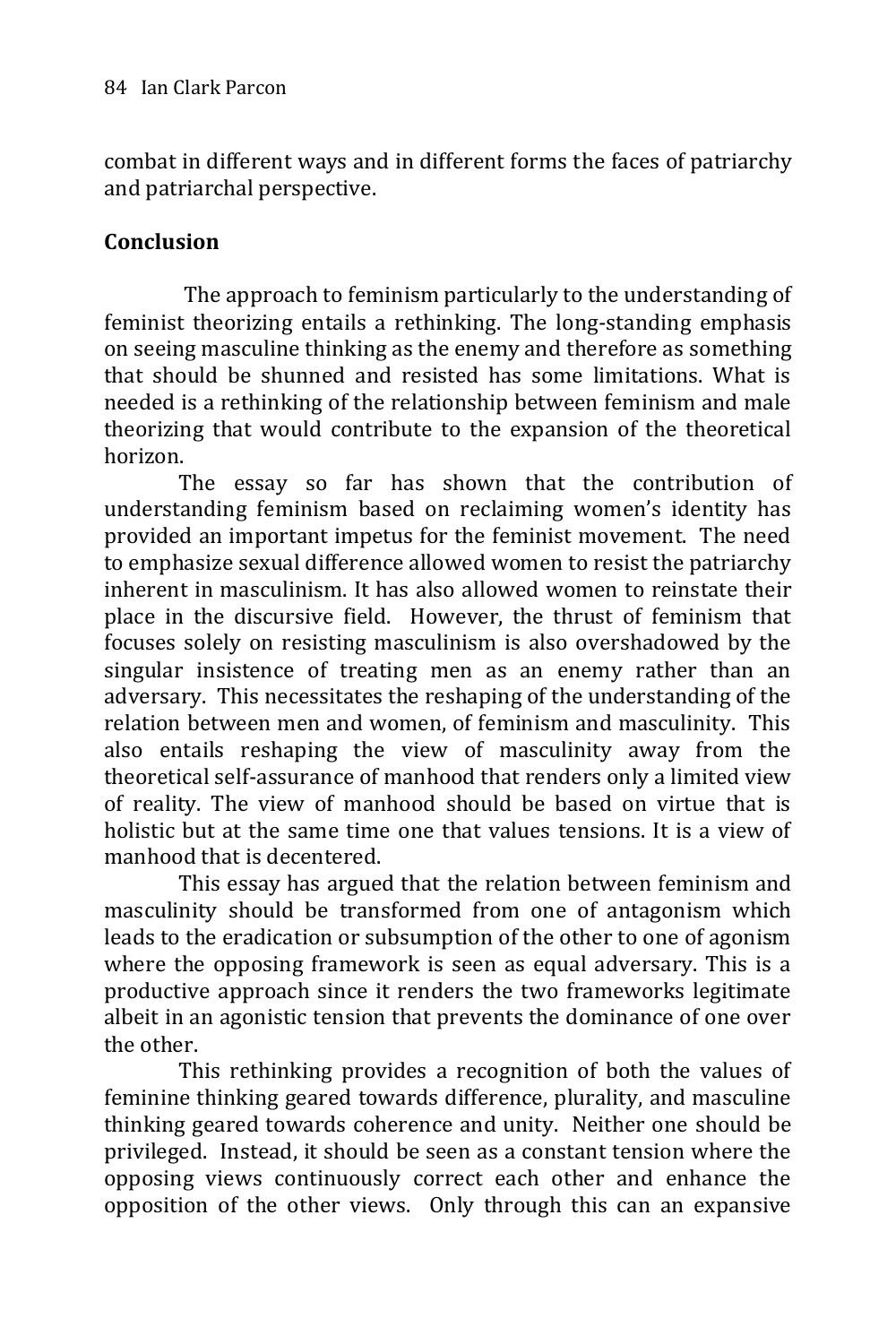framework be ensured and a dynamic, as well as vibrant theoretical trajectory, be provided.

The equal recognition of both masculinity and feminism's contribution re-affirms the important role of men in feminist theorizing. Men should be considered not as an enemy but as an adversary. This means that men's perspective brings an important contribution to feminism. Other than the shared task with feminism to combat the ill effects of patriarchy, masculinity in a reshaped version constantly reminds feminism to avoid the limits of an essentialist perspective and therefore affirm the importance of plurality and difference. Moreover, it also prompts feminism of its important task of critical scrutiny where the position of men in feminist theorizing should be constantly examined of the theoretical baggage of patriarchy. Furthermore, men's role should also be a reminder for feminism that the focus on plurality and difference should never be pursued at the expense of the thrust towards theoretical coherence and unity.

# **References**